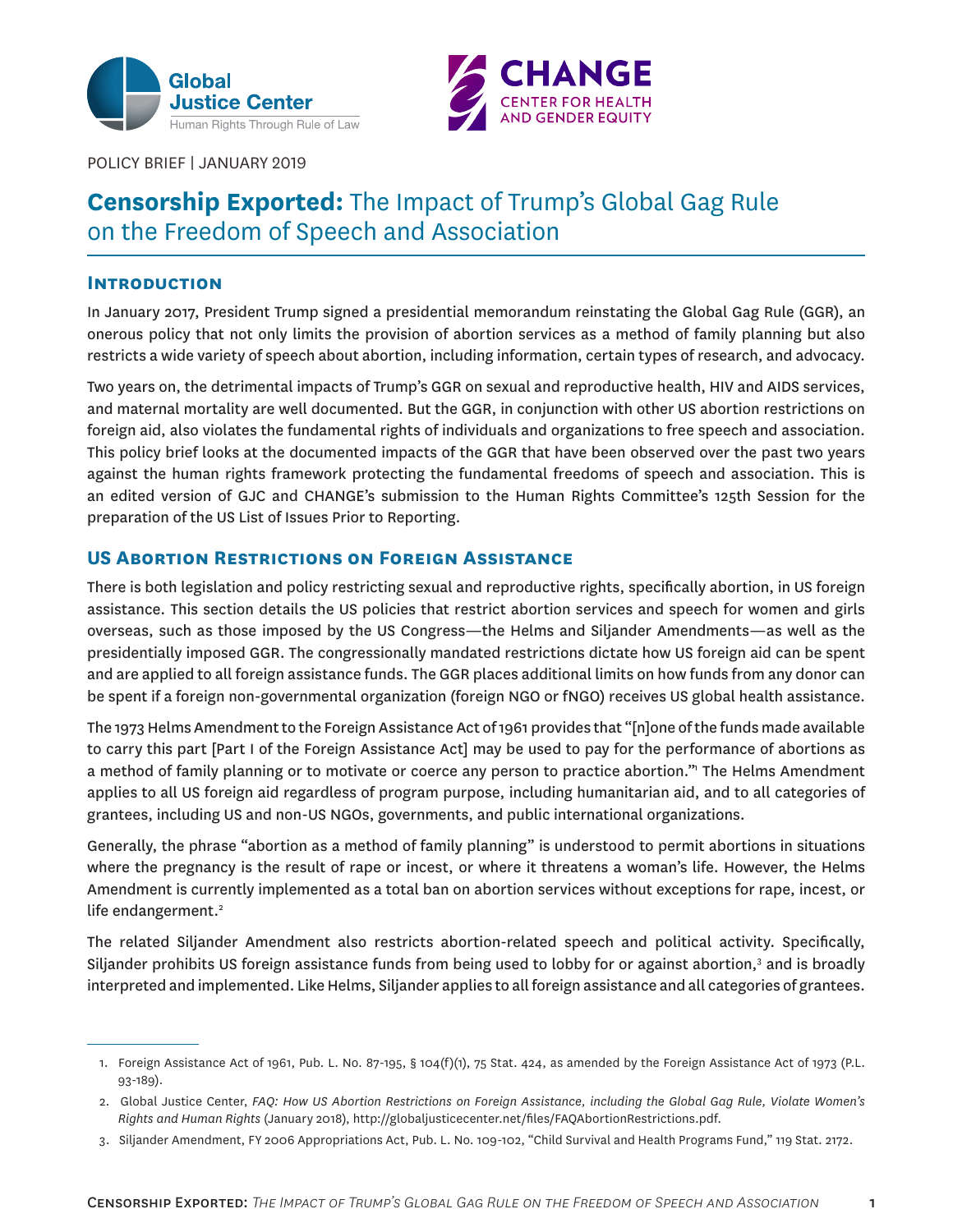While both the Helms and Siljander restrictions technically only limit abortion services and speech with US funds, unless grantees implement onerous and rigorous efforts to keep segregated funding accounts and practices, US abortion restrictions de facto also affect the funds provided by other donors. While certain larger and wellestablished organizations and agencies have such policies in place, many do not, which radically expands the reach of these restrictions beyond US funds.

The Helms Amendment has consistently been in place since 1973 and the Siljander Amendment since 1981. These restrictions are fundamental cornerstones of US foreign assistance and have been rigorously enforced and monitored by both Democratic and Republican presidential administrations; as a result, they have impeded efforts to realize women's fundamentally protected human rights to access safe abortion services for decades.

The GGR is a separate and additional abortion restriction that is currently attached to US global health assistance. At its most basic: where the congressional restrictions prohibit abortion services and speech with US foreign aid, the GGR further prohibits fNGOs from providing abortion services or engaging in abortion-related speech with funds from any source, including other donors.<sup>4</sup> That is, the GGR controls how fNGOs can spend non-US aid and applies to both direct funding and subgrants.

The GGR is imposed at the discretion of the US president and has been implemented and rescinded along political party lines since the Reagan administration. All Republican administrations since 1984 have reinstated the policy via presidential memorandum after previous Democratic administrations had withdrawn it. The constant back-and-forth between implementing and rescinding the GGR has created widespread confusion and service interruptions around the world. In addition, the GGR, coupled with the congressional restrictions, has had a chilling effect on abortion services and speech, which extends far beyond the direct reach of these policies. As a result, US grantees avoid even permitted services and speech due to fears of withdrawal or loss of US funding.

The version of the GGR put in place by the Trump administration exacerbates the GGR's ill effects by vastly expanding the scope of the funding affected. Whereas previous Republican presidents applied the GGR only to fNGOs that received US family planning assistance, under President Trump's expansion, the GGR now applies to all fNGOs receiving US global health assistance, whether directly or as sub-grants.<sup>5</sup> "Global health assistance" is broadly defined to include funding for health programs related to HIV, maternal and child health, nutrition, tuberculosis, malaria, global health security, family planning, and reproductive health.<sup>6</sup> "Assistance" includes "the provision of funds, commodities, equipment, or other in-kind global health assistance."<sup>7</sup> The 2017 expansion of the GGR to all global health assistance impacts over \$8 billion in US funding (compared with \$600 million when applied only to family planning assistance).<sup>8</sup>

These restrictions, taken together, form a potent combination to cause harm to women and girls around the world.

<sup>4.</sup> Global Justice Center, *FAQ: How US Abortion Restrictions on Foreign Assistance, including the Global Gag Rule, Violate Women's Rights and Human Rights* (January 2018), available at http://globaljusticecenter.net/files/FAQAbortionRestrictions.pdf.

<sup>5.</sup> Global Justice Center, *FAQ: How US Abortion Restrictions on Foreign Assistance, Including the Global Gag Rule, Violate Women Rights and Human Rights* (November 2017), *available at* http://www.globaljusticecenter.net/files/FAQAbortion.pdf.

<sup>6.</sup> United States Department of State, F*actsheet: Protecting Life in Global Health Assistance* (May 15, 2017), *available at* [https://www.](https://www.state.gov/r/pa/prs/ps/2017/05/270866.htm) [state.gov/r/pa/prs/ps/2017/05/270866.htm;](https://www.state.gov/r/pa/prs/ps/2017/05/270866.htm) see also Kaiser Family Foundation, T*he Mexico City Policy, An Explainer* (June 1, 2017), *available at* <https://www.kff.org/global-health-policy/fact-sheet/mexico-city-policy-explainer/>.

<sup>7.</sup> PAI, *Implementation of Protecting Life in Global Health Assistance* (May 2017), *available at*[https://pai.org/wp-content/uploads/2017/09/](https://pai.org/wp-content/uploads/2017/09/FINAL-MCP-Press-Guidance_2017-05-14.pdf) [FINAL-MCP-Press-Guidance\\_2017-05-14.pdf;](https://pai.org/wp-content/uploads/2017/09/FINAL-MCP-Press-Guidance_2017-05-14.pdf) see also The Kaiser Family Foundation, *The Mexico City Policy: An Explainer* (June 1, 2017), *available at* [https://www.kff.org/global-health-policy/fact-sheet/mexico-city-policy-explainer/.](https://www.kff.org/global-health-policy/fact-sheet/mexico-city-policy-explainer/)

<sup>8.</sup> The Kaiser Family Foundation, *The Mexico City Policy: An Explainer* (June 1, 2017).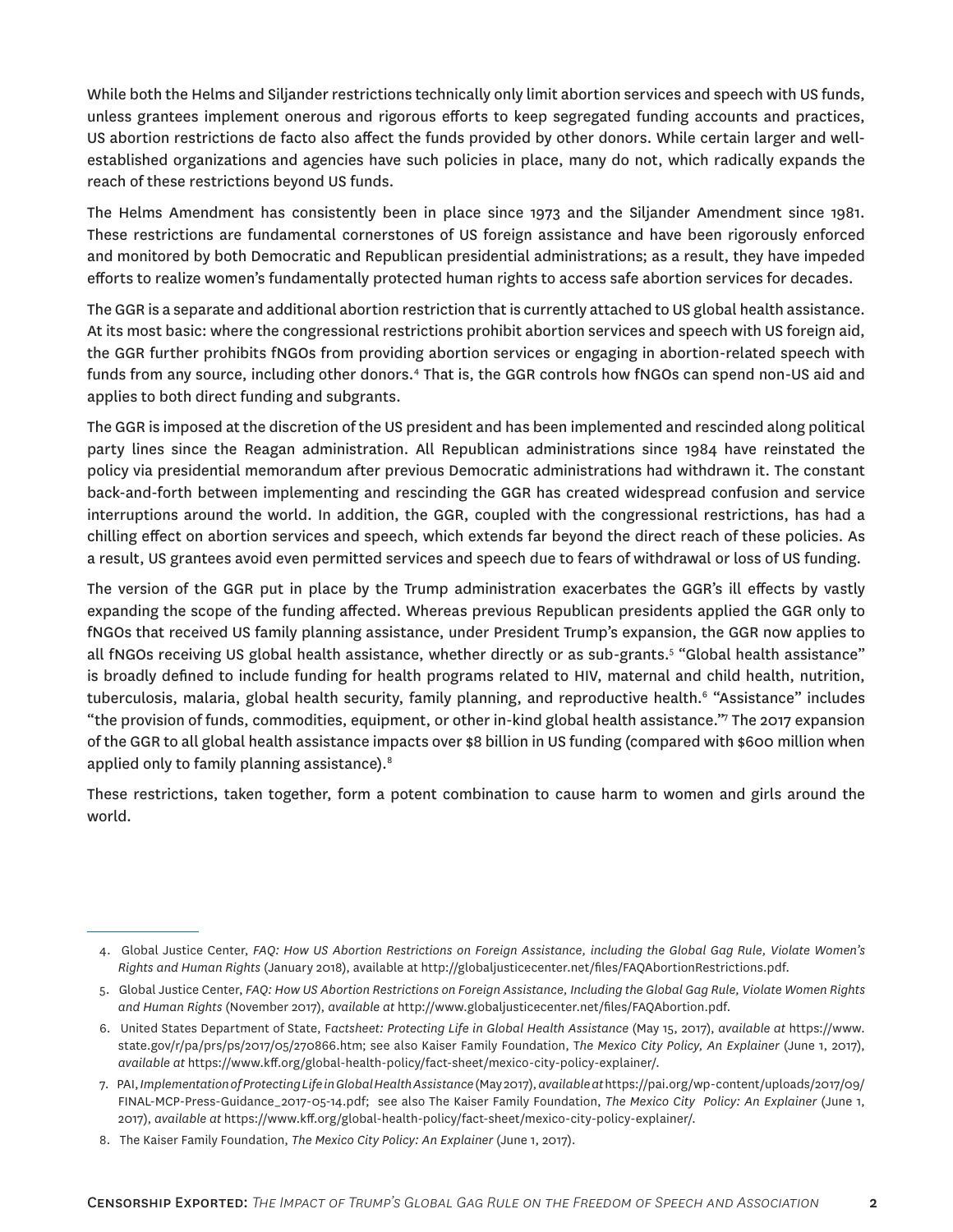# **US Abortion Restrictions Violate Fundamental Guarantees of the Freedom of Speech and Association**

One important rubric for evaluating the implementation and impact of US abortion restrictions on foreign assistance are international human rights standards by which the United States is bound, including the International Covenant on Civil and Political Rights (ICCPR). The Human Rights Committee, which monitors compliance with the ICCPR, will soon be reviewing the US government and the impact of the GGR will be under consideration.

This is because the ICCPR protects abortion access as a matter of numerous rights guarantees, including the right to non-discrimination under Article 3; the right to life in Article 6; and the right to be free from torture, cruel, inhuman or degrading treatment under Article 7.<sup>9</sup> In addition, the ICCPR provides robust protections for free speech and free association under its Article 19 and Article 22, which are the focus of this policy brief. These obligations are owed not only to individuals and NGOs, but also to other States Parties.<sup>10</sup>

#### *US Abortion Restrictions Violate Article 19 and 22 on the Rights to Free Expression and Association*

US abortion restrictions violate the essential protections of freedom of speech (Article 19), including the "freedom to seek, receive, and impart information and ideas of all kinds,"<sup>1</sup> as well as the freedom of association (Article 22), including the right of an association to carry out its statutory duties<sup>12</sup> and access funding for its existence and purposes from domestic, foreign, and international sources.<sup>13</sup> Specifically, the restrictions and their implementation fail to meet the test established by the Human Rights Committee for abridging the rights protected under Articles 19 and 22: the restrictions must be provided for by law; serve a legitimate aim; and be necessary and proportionate to that aim.<sup>14</sup> US restrictions on foreign assistance fail all three prongs of this test, as the analysis below on the GGR demonstrates.

#### *The Global Gag Rule is Not Provided for by Law*

The first condition of the ICCPR test for limiting fundamental rights to speech and association requires the restriction to be provided for by law. Per the Human Rights Committee, that requires that the policy must be written clearly, so those subject to it understand how to adapt and regulate their conduct, and it must be

<sup>9.</sup> Human Rights Committee, General Comment 28 on Equality of rights between men and women, U.N. Doc. CCPR/C/21/Rev.1/Add.10 (Mar. 29, 2000); *see also* Human Rights Watch, Q&A: Human Rights Law and Access to Abortion (Jul. 24, 2017).

<sup>10.</sup> Human Rights Comm., General Comment No. 31 on The Nature of the General Legal Obligation Imposed on States Parties to the Covenant, CCPR/C/21/Rev.1/Add.13 (May 26, 2004), at 2.

<sup>11.</sup> International Covenant on Civil and Political Rights, art. 19(2), Dec. 16, 1966, 99 U.N.T.S 171.

<sup>12.</sup> Human Rights Committee, *Korneenko v. Belarus*, Communication No. 1274/2004, U.N. Doc. CCPR/C/88/D/1274/2004 (November 10, 2006).

<sup>13.</sup> Report of the Special Rapporteur on the Rights to Freedom of Peaceful Assembly and of Association, Human Rights Council, U.N. Doc. A/HRC/23/39 (April 24, 2013) at 8; *see also* G.A. Res. 53/144, Annex, Declaration on the Right and Responsibility of Individuals, Groups and Organs of Society to Promote and Protect Universally Recognized Human Rights and Fundamental Freedoms art. 13, U.N. Doc. A/RES/53/144 (Dec. 9, 1998).

<sup>14.</sup> International Covenant on Civil and Political Rights arts. 19(3), 22(2); Human Rights Comm., General Comment No. 34 on Article 19: Freedoms of Expression and Opinion, at 21, 22, U.N. Doc. CCPR/C/GC/34 (Sept. 12, 2011) (noting that restrictions must remain the exception to the human rights norm of freedom of expression, not putting "in jeopardy the right itself"); International Covenant on Civil and Political Rights arts. 4, 5 (derogation in times of public emergency and that the Covenant should not be interpreted as allowing activities aimed at the destruction of human rights or to permit restrictions upon fundamental rights existing in States Parties "pursuant to law, conventions, regulations or custom on the pretext that the present Covenant does not recognize such rights or that it recognizes them to a lesser extent"); Universal Declaration of Human Rights arts. 29, 30 ("In the exercise of his rights and freedoms, everyone shall be subject only to such limitations as are determined by law solely for the purpose of securing due recognition and respect for the rights and freedoms of others and of meeting the just requirements of morality, public order and the general welfare in a democratic society").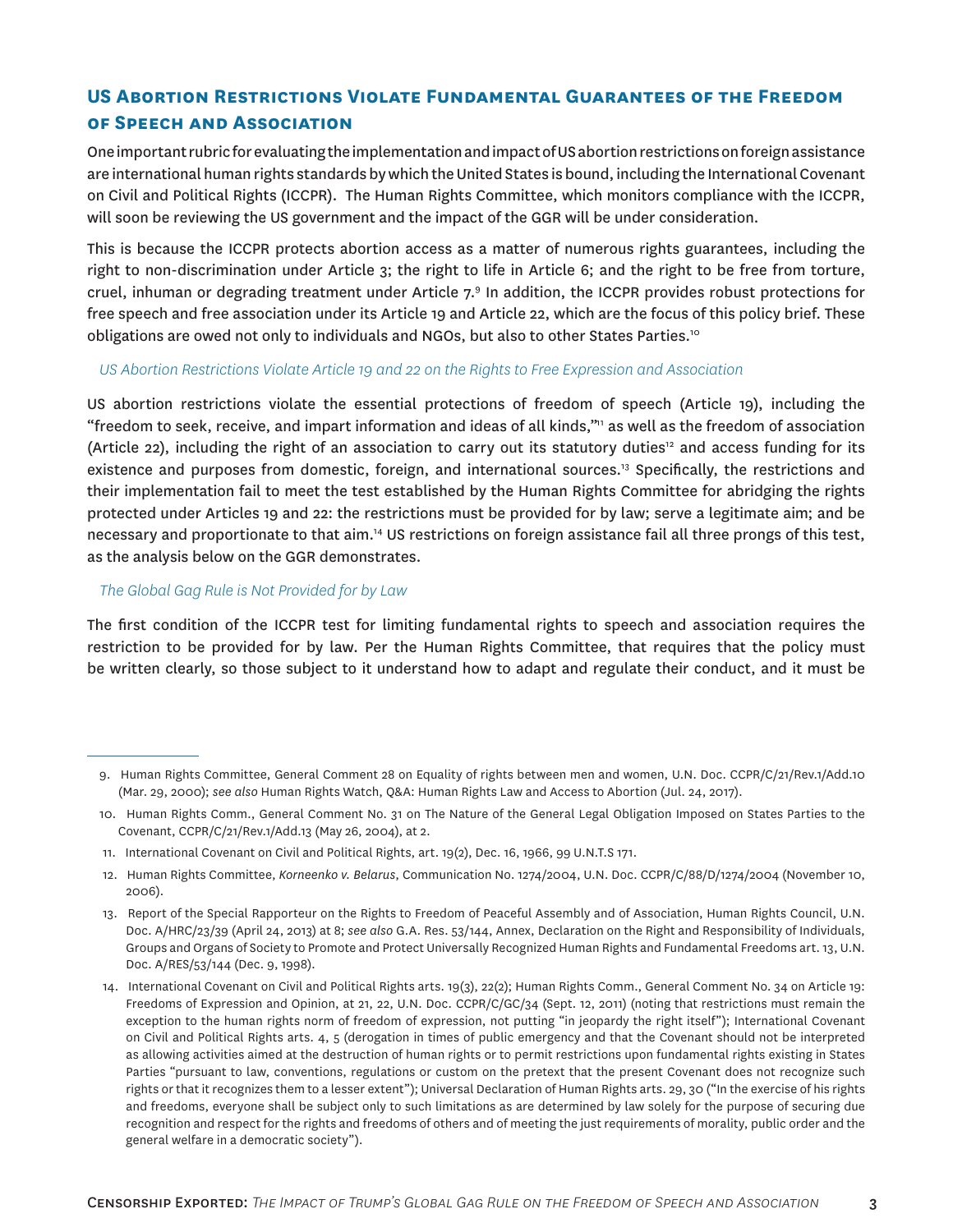consistent and transparent to avoid unfair discretionary implementation.<sup>15</sup> Impact reports from the first year of the Trump GGR rollout demonstrate that the policy is confusing, imprecise, and inconsistently implemented, leading to a chilling effect of self censorship, overinterpretation, and the dismantling of civil society networks.<sup>16</sup>

The International Women's Health Coalition (IWHC) conducted extensive interviews with civil society organizations throughout Kenya, Nigeria, and South Africa, and found that nearly all interviewees indicated confusion and lack of clarity around what the GGR prohibited and to whom it applied.<sup>17</sup> The confusion was consistent among toplevel organization heads, staff, and providers at the patient level, with the majority expressing uncertainty about what constituted a provision or promotion of abortion.<sup>18</sup> Similarly, PAI impact reports in Uganda and Nigeria detail confusion about the language of the GGR in grant agreement standard provisions, and a lack of explanation or information from US funding agencies.<sup>19</sup>

Some organizations noted simply receiving a short email that the GGR would be included in the next standard provision. Other organizations only received an email with the new standard provision agreement attached and a note indicating it needed to be signed within the week, with no mention of the GGR.<sup>20</sup> The relevant provision appears buried on page 83 of the United States Agency for International Development (USAID) standard provision.<sup>21</sup> Such a short turnaround with minimal information makes it challenging for fNGOs to recognize they are implicated by the GGR, seek out information for what the policy means, and make an informed decision about whether or not to sign the new grant.<sup>22</sup> In Mozambique, a majority of interviewed fNGOs had received no communication at all from their aid agencies or primary funding partners, even when they had previously had consistent, scheduled contact.<sup>23</sup>

There are also instances where the GGR was erroneously included in grant provisions that did not fall under the umbrella of global health assistance. In one example, a group of fNGOs working in water, sanitation, and hygiene (WASH) received an aid award under "Development Assistance," but the grant included the GGR.<sup>24</sup> In that case, USAID claimed that the funding might include global health assistance aid in the future, so the GGR had been applied proactively, even though the current funding source did not permit it.<sup>25</sup> Other erroneous overinterpretations of the GGR's applicability were noted in regards to consultants, who had been asked to certify the policy even though it does not apply to individuals not associated with an organization.<sup>26</sup>

This confusion has led to a chilling effect where fNGOs over censor themselves in service and in advocacy. FNGOs have been especially expansive in their interpretations of this iteration of the GGR because of a perceived hostility on the part of the Trump administration towards women's health initiatives and sexual and reproductive

20. CHANGE, *Prescribing Chaos in Global Health: The Global Gag Rule from 1984-2018* (June 2018), at 30, *available at* [http://www.](http://www.genderhealth.org/files/uploads/change/publications/Prescribing_Chaos_in_Global_Health_full_report.pdf) [genderhealth.org/files/uploads/change/publications/Prescribing\\_Chaos\\_in\\_Global\\_Health\\_full\\_report.pdf](http://www.genderhealth.org/files/uploads/change/publications/Prescribing_Chaos_in_Global_Health_full_report.pdf).

<sup>15.</sup> Global Justice Center, *US Abortion Restrictions on Foreign Aid and Their Impact on Free Speech and Free Association: The Helms Amendment, Siljander Amendment, and the Global Gag Rule Violate International Law* (March 2018) at 3.

<sup>16.</sup> Int'l Women's Health Coalition, Reality Check: Year One of the Global Gag Rule (2018), *available at* [https://iwhc.org/wp-content/](https://iwhc.org/wp-content/uploads/2018/05/GGR-Formatted-Report_FINAL.pdf) [uploads/2018/05/GGR-Formatted-Report\\_FINAL.pdf](https://iwhc.org/wp-content/uploads/2018/05/GGR-Formatted-Report_FINAL.pdf).

<sup>17.</sup> Int'l Women's Health Coalition, *Reality Check: Year One of the Global Gag Rule* (May 2018) at 8.

<sup>18.</sup> Int'l Women's Health Coalition, *Reality Check: Year One of the Global Gag Rule* (May 2018).

<sup>19.</sup> PAI, *Access Denied: Nigeria* (March 2018) at 7, *available at* <https://pai.org/wp-content/uploads/2018/03/Access-Denied-Nigeria-2.pdf>; *see also* PAI, *Access Denied: Uganda* (March 2018) at 7, *available at* [https://pai.org/wp-content/uploads/2018/03/Access-Denied\\_](https://pai.org/wp-content/uploads/2018/03/Access-Denied_Uganda_March-2018.pdf) [Uganda\\_March-2018.pdf](https://pai.org/wp-content/uploads/2018/03/Access-Denied_Uganda_March-2018.pdf).

<sup>21.</sup> CHANGE, *Prescribing Chaos in Global Health: The Global Gag Rule from 1984-2018* (June 2018), at 7.

<sup>22.</sup> CHANGE, *Prescribing Chaos in Global Health: The Global Gag Rule from 1984-2018* (June 2018), at 30.

<sup>23.</sup> CHANGE, *Prescribing Chaos in Global Health: The Global Gag Rule from 1984-2018* (June 2018), at 31.

<sup>24.</sup> CHANGE, *Prescribing Chaos in Global Health: The Global Gag Rule from 1984-2018* (June 2018), at 33.

<sup>25.</sup> CHANGE, *Prescribing Chaos in Global Health: The Global Gag Rule from 1984-2018* (June 2018), at 34.

<sup>26.</sup> CHANGE, *Prescribing Chaos in Global Health: The Global Gag Rule from 1984-2018* (June 2018).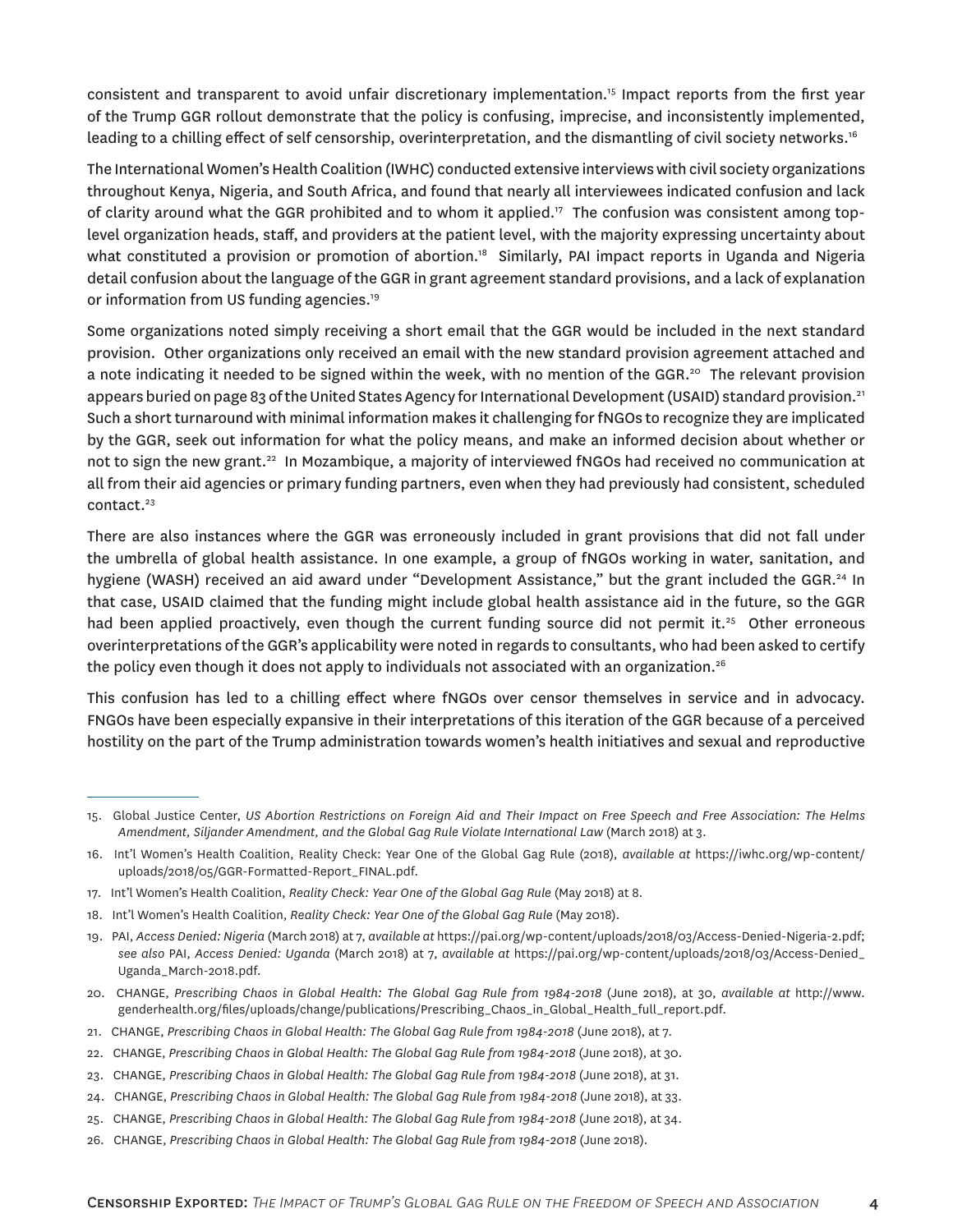health and rights (SRHR) programs.<sup>27</sup> One Nigerian organization ceased pursuing funding for adolescent girls programming out of fear of violating the GGR, exemplifying organizations' inabilities to make informed decisions about funding and operations.<sup>28</sup> In Kenya, providers publicly posted signs stating they did not provide abortion services because they mistakenly thought that was required under the GGR.<sup>29</sup>

One organization in Nigeria admitted to being cautious about assisting a patient complaining of stomach pain by transporting her to a nearby hospital, in fear it might be construed as providing abortion services.<sup>30</sup> In Uganda, organizations have halted misoprostol trainings for health care providers because it can be used to induce medication abortions.<sup>31</sup> Misoprostol, however, is on the World Health Organization's (WHO) list of essential medicines and has a wide range of uses, including treating post-abortion and post-partum hemorrhaging.<sup>32</sup> While post-abortion care is not prohibited under the GGR, many organizations are unaware of this, so the policy has had a chilling effect on organizations assisting in emergency, life-saving, post-abortion services.

Organizational networks and partnerships around SRHR and integrated health care systems have been weakened by the GGR. The International Centre for Reproductive Health in Mozambique (ICRH-M) told CHANGE how Trump's policy has weakened SRHR coalition networks by causing self-censorship, withdrawal from membership, and anxiety, tension, and friction within coalition meetings between compliant and non-compliant members.<sup>33</sup> Organizations throughout Kenya, Nigeria, and South Africa reported to IWHC that the GGR makes it harder to form and maintain partnerships with other organizations, even on projects unrelated to abortion services, and that the policy ostracizes reproductive health and abortion providers.<sup>34</sup> In South Africa, Ibis International has struggled to find a local partner to provide community services, noting an atmosphere of distrust, competition, and fragmentation within civil society as a result of the GGR.<sup>35</sup> PAI reported a trend among US-based NGOs, which are not subject to the GGR, of ceasing partnerships with local organizations, or redistributing funds away from regional partners and opening their own offices.<sup>36</sup> This diminishes grassroots, local ownerships over services, which has been a stated USAID goal in reproductive health programming, and destabilizes domestic health care initiatives.<sup>37</sup>

The vague and unclear language of the GGR, lack of communication, and inconsistent implementation has generated rampant confusion in fNGO SRHR networks. Further exacerbating the problem, the GGR has a zerotolerance policy, mandating that any violation, even in good faith, will result in immediate funding termination.<sup>38</sup> This coupled with the threat that fNGOs may need to pay back funding if they violate the policy, with no clear protocol for when that would be the case, has created an atmosphere of extreme uncertainty and fear.<sup>39</sup> In just two years, the result has been a chilling effect of self-censorship, fracturing organization networks, and political

- 32. PAI, *Access Denied: Uganda* (March 2018).
- 33. CHANGE, *Prescribing Chaos in Global Health: The Global Gag Rule from 1984-2018* (June 2018), at 37.
- 34. Int'l Women's Health Coalition, *Reality Check: Year One of the Global Gag Rule* (May 2018) at 16.
- 35. Int'l Women's Health Coalition, *Reality Check: Year One of the Global Gag Rule* (May 2018).
- 36. PAI, *Access Denied: Uganda* (March 2018) at 7.
- 37. PAI, *Access Denied: Uganda* (March 2018).
- 38. Department of State, *Protecting Life in Global Health Assistance: Six Month Review* (February 6, 2018), *available at* [https://www.state.](https://www.state.gov/f/releases/other/278012.htm) [gov/f/releases/other/278012.htm](https://www.state.gov/f/releases/other/278012.htm). (While the 6 month review of the Policy included a recommendation for flexibility in responses to violations, updated policy provisions reflecting this recommendation have not been released.)
- 39. CHANGE, *Prescribing Chaos in Global Health: The Global Gag Rule from 1984-2018* (June 2018), at 37.

<sup>27.</sup> CHANGE, *Prescribing Chaos in Global Health: The Global Gag Rule from 1984-2018* (June 2018), at 37.

<sup>28.</sup> Int'l Women's Health Coalition, *Reality Check: Year One of the Global Gag Rule* (May 2018), at 9.

<sup>29.</sup> Int'l Women's Health Coalition, *Reality Check: Year One of the Global Gag Rule* (May 2018).

<sup>30.</sup> Int'l Women's Health Coalition, *Reality Check: Year One of the Global Gag Rule* (May 2018).

<sup>31.</sup> PAI, *Access Denied: Uganda* (March 2018) at 8.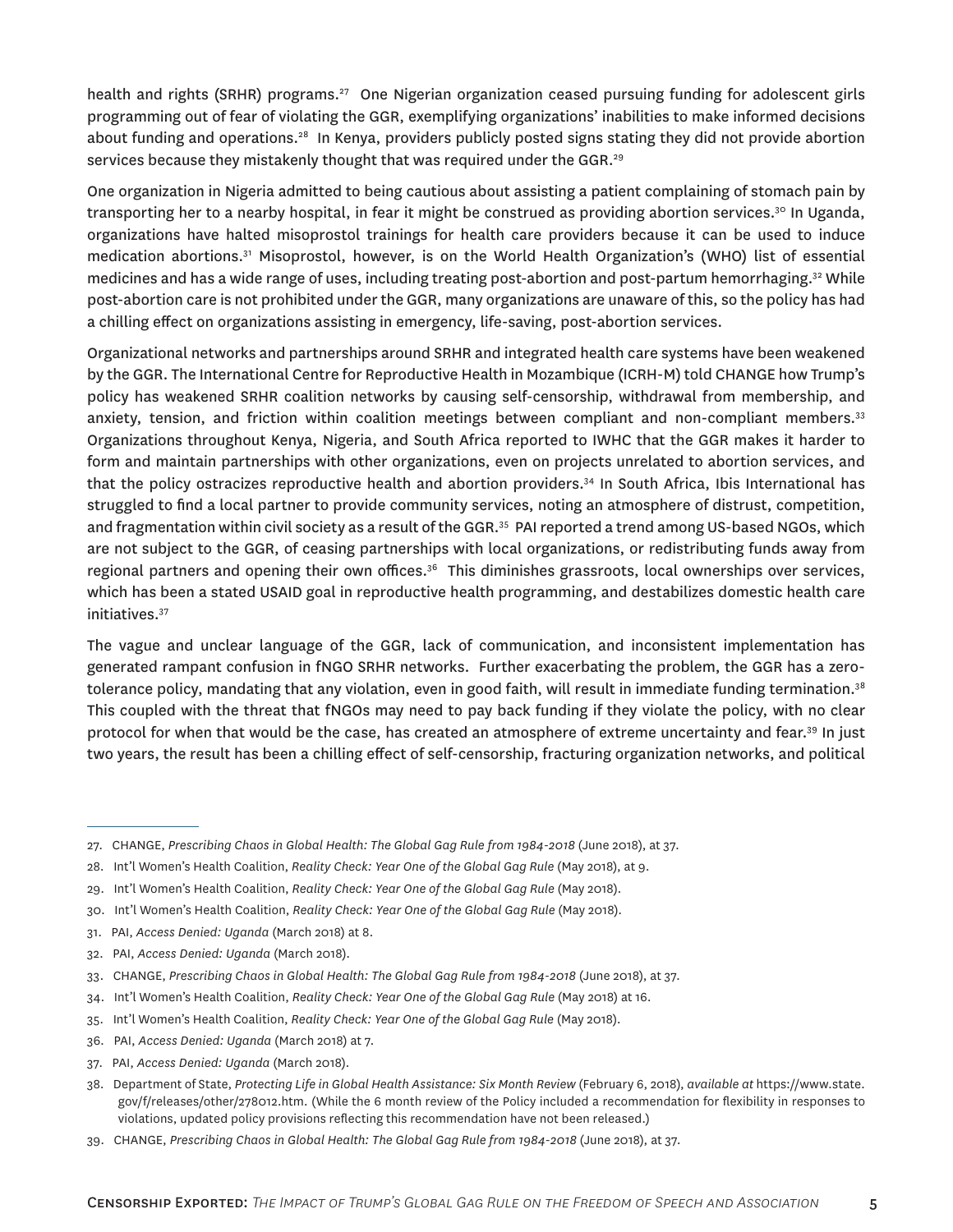silencing. The GGR, therefore, does not satisfy the "provided by law" requirement of the first prong in the ICCPR test for limiting the freedoms of speech and association.

### *The Global Gag Rule Does Not Serve a Legitimate Aim*

Under the ICCPR and the Human Rights Committee's guidance, an aim is considered legitimate only when it relates to the protection of national security, public order, public health, morals, or the rights and reputations of others.<sup>40</sup> While abortion may be considered a moral issue, the promotion of national values does not constitute a legitimate aim according to the Special Rapporteur on the rights to freedom of peaceful assembly and association.<sup>41</sup> In addition, the Special Rapporteur on the right of everyone to the enjoyment of the highest attainable standard of physical and mental health has stated that "Public morality cannot serve as a justification for enactment or enforcement of laws that may result in human rights violations, including those intended to regulate sexual and reproductive conduct and decision-making. Although securing particular public health outcomes is a legitimate state aim, measures taken to achieve this must be both evidence-based and proportionate to ensure respect of human rights. When criminal laws and legal restrictions used to regulate public health are neither evidence-based nor proportionate, states should refrain from using them to regulate sexual and reproductive health, as they not only violate the right to health of affected individuals, but also contradict their own public health justification."42

Further, otherwise legitimate restrictions violate the ICCPR if they obstruct political debate or the dissemination of information relevant to the public.<sup>43</sup> The impact reports on the first two years of the Trump GGR demonstrate that the policy has restricted free speech or association while failing to meet the standard of a legitimate aim. The restrictions imposed by the GGR fail in the furtherance or protection of national security or public health while impeding political discourse and information dissemination.

While the express goal of the GGR is to protect life and decrease abortions, organizations on the ground have already seen the opposite effect in regards to HIV and AIDS and other infectious diseases, maternal mortality, and abortion rates. Health care services were becoming increasingly integrated, a progression that has been especially advantageous for rural communities and vulnerable groups. However, this means that abortion or reproductive health services do not occur in a vacuum, so policies hindering them effectively hinder a comprehensive array of medical programs, including HIV and AIDS prevention.<sup>44</sup> A 2018 quantitative study from The Foundation for AIDS Research (amfAR) and Johns Hopkins University surveyed 286 PEPFAR (the President's Emergency Plan for AIDS Relief, the US's largest global health program) prime implementing partners across 31 countries and found 33 percent of them were impacted by the GGR. Impact extended beyond information about abortion and included restricting information on HIV.<sup>45</sup>

In Uganda, the two largest sexual and reproductive health care providers, Marie Stopes International (MSI) and Reproductive Health Uganda (RHU),<sup>46</sup> are both unable to sign standard provisions containing the GGR, causing compliant smaller organizations to no longer refer patients to either MSI or RHU, even for HIV and AIDS

<sup>40.</sup> International Covenant on Civil and Political Rights, arts 19(3), 22(2).

<sup>41.</sup> Global Justice Center, *US Abortion Restrictions on Foreign Aid and Their Impact on Free Speech and Free Association: The Helms Amendment, Siljander Amendment, and the Global Gag Rule Violate International Law* (March 2018), at 7.

<sup>42.</sup> Interim Rep. of the Special Rapporteur on the right of everyone to the enjoyment of the highest attainable standard of physical and mental health, General Assembly, U.N. Doc. A/66/254 (Aug. 3, 2011) at 18, *available at* [https://documents-dds-ny.un.org/doc/](https://documents-dds-ny.un.org/doc/UNDOC/GEN/N11/443/58/PDF/N1144358.pdf?OpenElement) [UNDOC/GEN/N11/443/58/PDF/N1144358.pdf?OpenElement](https://documents-dds-ny.un.org/doc/UNDOC/GEN/N11/443/58/PDF/N1144358.pdf?OpenElement).

<sup>43.</sup> Global Justice Center, *US Abortion Restrictions on Foreign Aid and Their Impact on Free Speech and Free Association: The Helms Amendment, Siljander Amendment, and the Global Gag Rule Violate International Law* (March 2018), at 4.

<sup>44.</sup> Int'l Women's Health Coalition, *Reality Check: Year One of the Global Gag Rule* (May 2018), at 10.

<sup>45.</sup> Sherwood, J., Roemer, M., Honermann, B., Sharp, A., Decker, M., Millett, G. Tracking the Impact of the Expanded Mexico City Policy on PEPFAR Implementing Partners. Poster session presented at: HIV Research for Prevention 2018; Madrid, Spain (October 21-25, 2018).

<sup>46.</sup> RHU is an affiliate of the International Planned Parenthood Association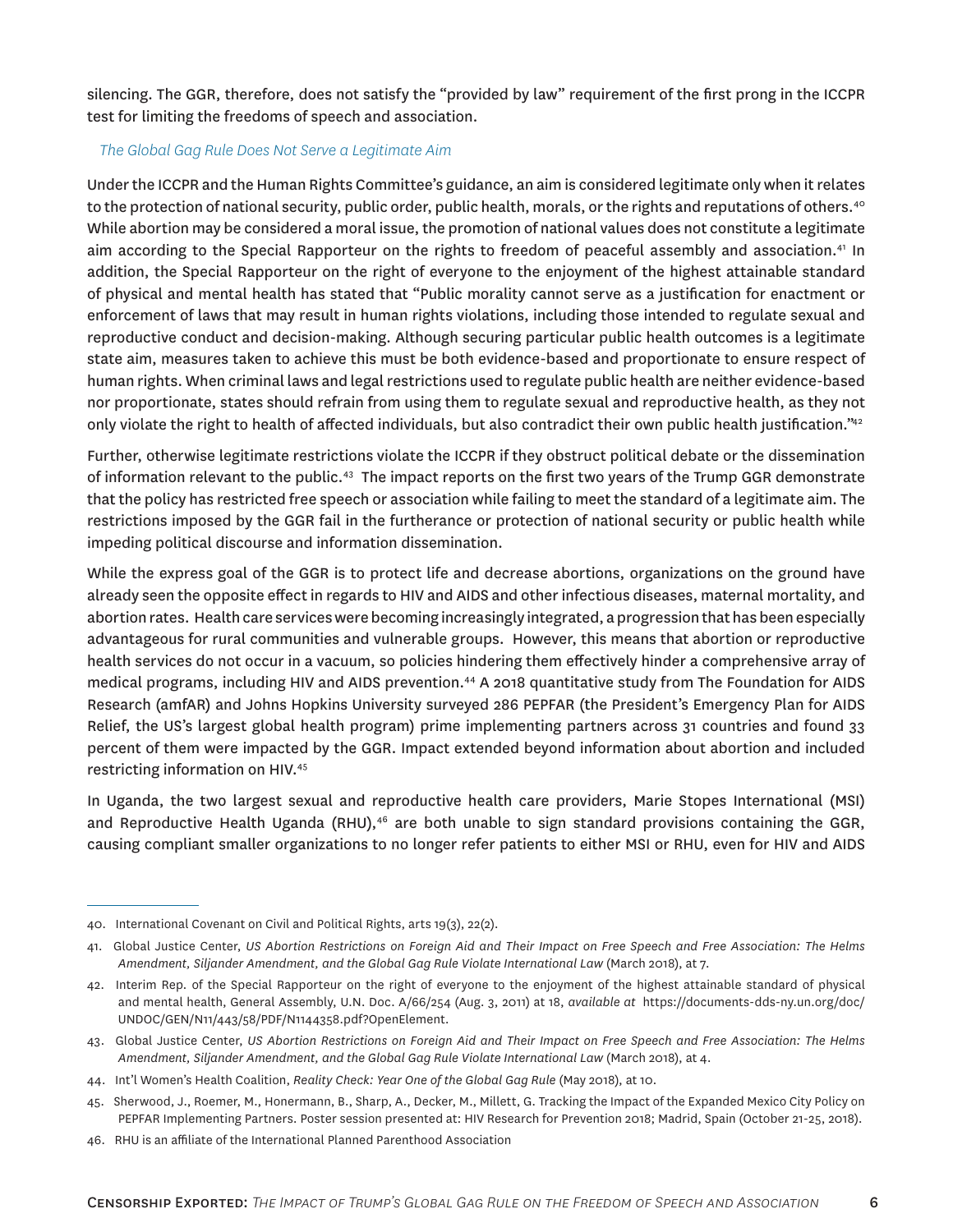services.<sup>47</sup> Similarly, in Mozambique, the International Planned Parenthood Federation (IPPF) affiliate Associação Moçambicana para o Desenvolvimento da Família (AMODEFA) is unable to comply with the GGR.<sup>48</sup> Two-thirds of AMODEFA funding from the United States goes to their work in preventing and treating HIV/AIDS, malaria, and tuberculosis. The IPPF as a whole is estimated to lose \$100 million in US funding, which will hamper its ability to continually provide 725,000 HIV tests annually, or HIV treatment to 275,000 pregnant women.<sup>49</sup> As Mozambique's leading SRHR organization and a provider of integrated HIV prevention and care, AMODEFA lost 60 percent of its budget, 30 percent of its staff, and closed half of its 20 youth clinics providing integrated care as a result of the GGR. This caused an ongoing decrease, and in some places a discontinuation, of HIV prevention and treatment services. For example, AMODEFA stopped its integrated tuberculosis, malaria, HIV, and family planning program at the Nampula province clinic. At its Xai-Xai clinic for girls and young women under 24 years of age, AMODEFA went from providing 38,516 HIV services (including testing and counseling) from July-September 2017 to 5,089 from October-December 2017 due to the loss of funding.<sup>50</sup>

The GGR has had, and will continue to have, detrimental impacts on HIV and AIDS services throughout Africa. An Ethiopian NGO providing antiretroviral therapy (ART) expressed concern it would lose funding; an NGO in Uganda and Malawi stated that its clinics providing HIV and AIDS services and counseling to youths will shut down if they cannot find an alternate funding source; Mozambique has already seen a drop in community-based organizations providing in-home HIV treatments, which are vital to reaching rural communities; another Mozambique NGO has had to cease a successful pilot program mandating parental disclosure to children born with HIV; and AMODEFA clinics have already noted a steep drop in HIV services in just three months since the GGR was implemented.<sup>51</sup> The successful DREAMS initiative throughout sub-Saharan Africa, which seeks to reduce HIV infections among adolescent girls and young women, had seen marked success<sup>52</sup> prior to the GGR, but since losing funding due to the GGR AMODEFA has pulled back on the original five-year DREAMS plan and laid off over 536 of its original 600 community health workers.<sup>53</sup>

The GGR is also anticipated to increase rates of maternal mortality. In many countries, like Mozambique, abortion was initially legalized in an attempt to reduce high maternal mortality rates.<sup>54</sup> In South Africa, the legalization of abortion reduced maternal mortality by 91 percent, though the rate is still high as a result of stigma and lack of information and education.<sup>55</sup> The GGR undermines such local initiatives to increase comprehensive reproductive and sexual health care services and education to combat high maternal mortality and unsafe abortion deaths. In Uganda, where maternal mortality rates are high and 5.3 percent of deaths are caused by abortion complications, the fracturing of civil society groups has also hurt maternal mortality groups that contain compliant and noncompliant members now afraid to associate with each other.<sup>56</sup> The MSI affiliate in Zimbabwe faces a 50 percent cutback on services as a result of lost funding, including services that prevented 814 maternal deaths and 3,100

- 52. Including a 25-40 percent reduction in new HIV infections
- 53. CHANGE, *Prescribing Chaos in Global Health: The Global Gag Rule from 1984-2018* (June 2018), at 42.
- 54. CHANGE, *Prescribing Chaos in Global Health: The Global Gag Rule from 1984-2018* (June 2018), at 57
- 55. A. M. Mbele, L. Snyman, and R. C. Pattison, *Impact of the Choice on Termination of Pregnancy Act on Maternal Morbidity and Mortality in the West of Pretoria*, South African Medical Journal = Suid-Afrikaanse Tydskrif Vir Geneeskunde 11, 96 (2006).
- 56. Uganda Ministry of Health, *Annual health sector performance report 2017/18* (2018), at 24, *available at* [https://health.go.ug/content/](https://health.go.ug/content/annual-health-sector-performance-report-financial-year-201718) [annual-health-sector-performance-report-financial-year-201718](https://health.go.ug/content/annual-health-sector-performance-report-financial-year-201718). *See also* PAI, *Access Denied: Uganda* (March 2018), at 8.

<sup>47.</sup> PAI, *Access Denied: Uganda* (March 2018), at 7.

<sup>48.</sup> CHANGE, *Prescribing Chaos in Global Health: The Global Gag Rule from 1984-2018* (June 2018), at 29.

<sup>49.</sup> CHANGE, *Prescribing Chaos in Global Health: The Global Gag Rule from 1984-2018* (June 2018), at 40.

<sup>50.</sup> CHANGE, *Prescribing Chaos in Global Health: The Global Gag Rule from 1984-2018* (June 2018), at 40 - 78.

<sup>51.</sup> CHANGE, *Prescribing Chaos in Global Health: The Global Gag Rule from 1984-2018* (June 2018), at 41.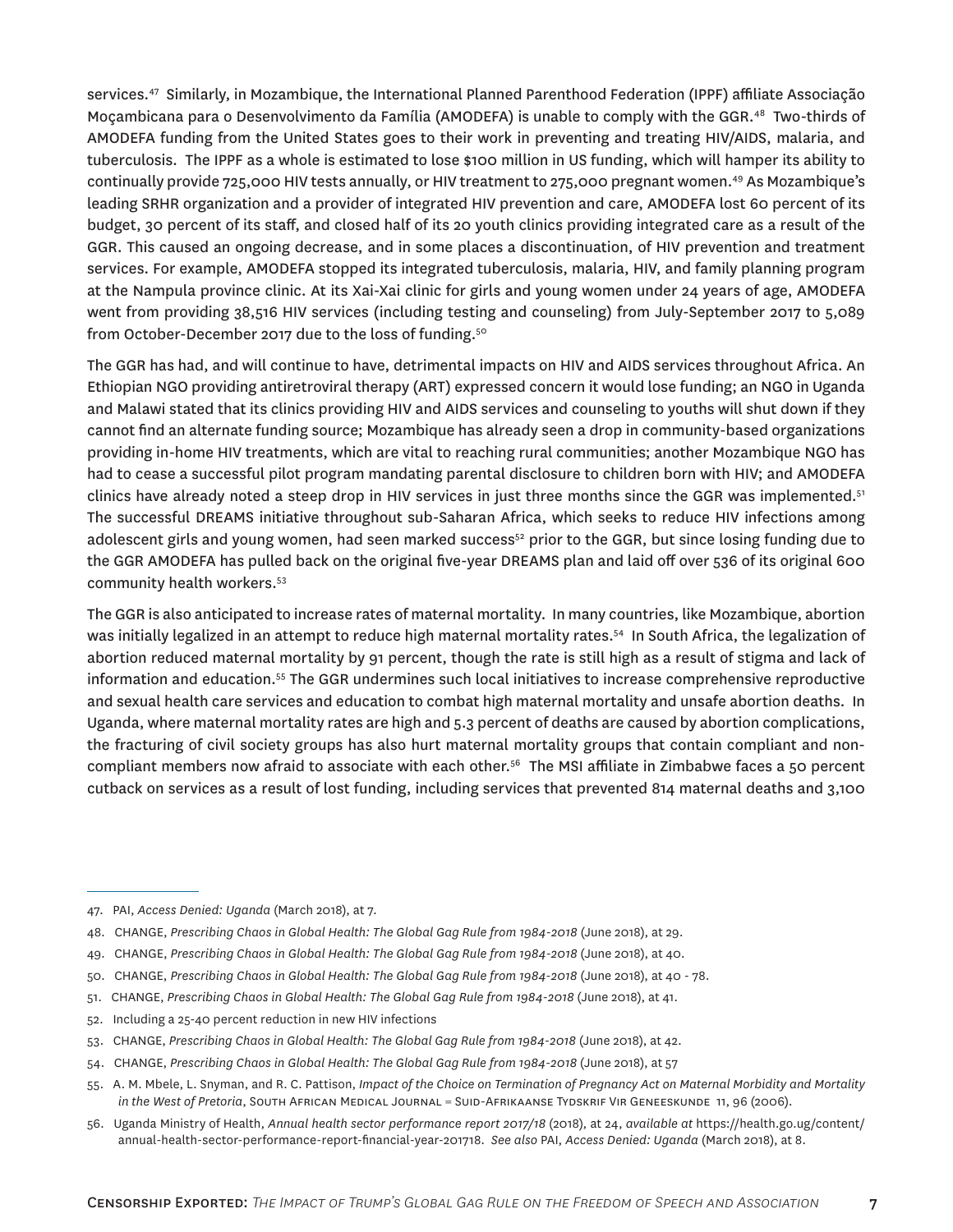child deaths the previous year.<sup>57</sup> Similarly, the IPPF estimates its lost funding will impede its ability to prevent 20,000 maternal deaths.<sup>58</sup>

Previous versions of the GGR failed to curtail abortion, and the current iteration is projected to be no different. Research from Ghana shows that when the policy was in place under George W. Bush, abortion did not decrease, and there was an increase in the likelihood that women living in rural areas would experience an abortion.<sup>59</sup> A study published in the WHO Bulletin found that during the GGR under the George W. Bush administration, women in sub-Saharan Africa who were in countries with high exposure to the GGR had two and a half times the odds of experiencing an induced abortion once the policy was reinstated compared to their counterparts in countries with low exposure.<sup>60</sup> In 2018, Yana Rodgers published a book on the GGR under the George W. Bush administration. Rodgers found that women in countries within Latin America and the Caribbean with a high exposure to the GGR had three times the odds of experiencing an induced abortion once the policy was reinstated compared to their counterparts in countries with low exposure.<sup>61</sup> While the GGR may force legitimate, trained providers to close up shop, "curtain clinics" pop up in their place. In Kenya, such clinics, run by untrained people without medical accreditation, provide back-alley abortions to desperate women and girls.<sup>62</sup> As a result of their lost funding and reduced services, MSI estimates that more than two million women will no longer have access to contraception services from a trained MSI provider, resulting in an extra 2.5 million unintended pregnancies, 870,000 unsafe abortions, and 6,900 avoidable maternal deaths.<sup>63</sup> The IPPF faces similar service cutbacks, estimated to hamper its work preventing 4.8 million unintended pregnancies and 1.7 million unsafe abortions. $64$ 

Ultimately, even if the GGR were considered to serve a legitimate aim, it would still be in violation of the ICCPR because in furthering that aim it has muted the spread of information relevant to the public and silenced advocacy and political debate. Organizations in states where abortion is legal have expressed a unique confusion over how to reconcile GGR restrictions with domestic law. In South Africa, for example, providers and NGOs are caught between their legal responsibilities to provide constitutionally protected abortion services and information, and the restrictions under the GGR.

Regardless of how liberal or conservative a state's abortion laws are, stigma almost always abounds. The GGR exacerbates this stigma by limiting discourse.<sup>65</sup> In South Africa, organizations are often on the front lines of education and training relating to abortions in conjunction with local governments; however, the GGR silences political discussion by prohibiting organizations from joining political discourse.<sup>66</sup> According to the IWHC, "interviewees also reported that the policy silences civil society organizations, making them less able to hold their governments accountable."<sup>67</sup> As a result, "the Global Gag Rule emboldens anti-choice groups while leaving fewer

62. Melvine Ouyo & Alexa Henderson, *The Effects of the Global Gag Rule are Being Felt Everywhere*, Rewire, Jul. 2, 2018.

<sup>57.</sup> CHANGE, *Prescribing Chaos in Global Health: The Global Gag Rule from 1984-2018* (June 2018), at 39.

<sup>58.</sup> CHANGE, *Prescribing Chaos in Global Health: The Global Gag Rule from 1984-2018* (June 2018), at 39.

<sup>59.</sup> Kelly M. Jones, International Food Policy Research Institute, *Evaluating the Mexico City Policy: How US Foreign Policy Affects Fertility Outcomes and Child Health in Ghana* (December 2011) at 4-5, *available at* http://www.poppov.org/~/ media/PopPov/Documents/ events/6thAnnConf/jones2011-mexico-city-fertility.pdf

<sup>60.</sup> Eran Bendavid, Patrick Avila & Grant Miller, *United States aid policy and induced abortion in sub-Saharan Africa*, 89 Bull. World Health Organ. 873 (2011)

<sup>61.</sup> Yana van der Meulen Rodgers, The Global Gag Rule and Women's Reproductive Health: Rhetoric versus Reality (2018).

<sup>63.</sup> Marie Stopes International, *The Global Gag Rule: A World Without Choice* (2018), *available at* [https://www.mariestopes.org/what-we](https://www.mariestopes.org/what-we-do/our-approach/policy-and-advocacy/the-mexico-city-policy-a-world-without-choice/)[do/our-approach/policy-and-advocacy/the-mexico-city-policy-a-world-without-choice/](https://www.mariestopes.org/what-we-do/our-approach/policy-and-advocacy/the-mexico-city-policy-a-world-without-choice/)

<sup>64.</sup> CHANGE, *Prescribing Chaos in Global Health: The Global Gag Rule from 1984-2018* (June 2018), at 39.

<sup>65.</sup> Tlaleng Mofokeng, *Ending America's Global War on Reproductive Freedom*, The Irish Examiner, Jul. 4, 2018.

<sup>66.</sup> Int'l Women's Health Coalition, *Reality Check: Year One of the Global Gag Rule* (May 2018), at 14.

<sup>67.</sup> Int'l Women's Health Coalition, *Reality Check: Year One of the Global Gag Rule* (May 2018), at 16.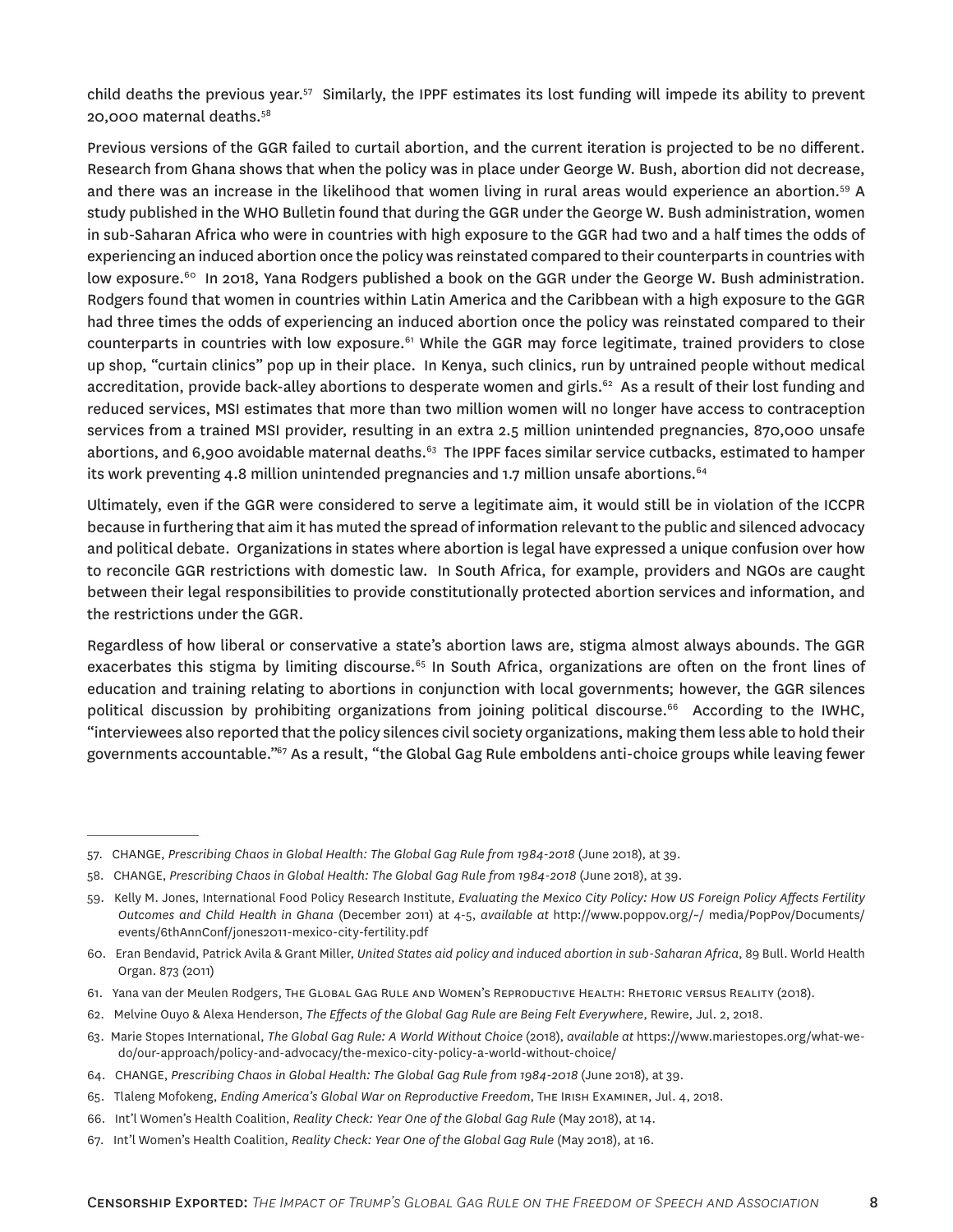voices to counter their efforts."<sup>68</sup> This is seen as an imposition of US political ideology in the form of neocolonial bullying, where disparate power dynamics allow the US government to effectively hold local organizations hostage to its whims.<sup>69</sup>

### *The Global Gag Rule is Not Necessary or Proportionate to its Aim*

The final prong of the ICCPR test to permit restrictions on fundamental freedoms requires the policy to be necessary and proportionate to its aim. This requires that there must be no other alternative approaches that do not violate fundamental freedoms, and that the policy must be directly related to the aim without being overbroad.<sup>70</sup> The aforementioned far-reaching impacts of the GGR on public health, related to prong two, are evidence of the policy's overbroad impact and indirect implementation, making it neither proportional nor necessary. However, the harm reaches even farther into rural and vulnerable communities, disproportionately impacting youth, LGBTQ people, sex workers, people living with disabilities, and refugees. Such expansive detrimental impacts are in no way necessary or proportionate to the aim of reducing abortion.

The fracturing of integrated health systems adversely impacts at-risk youth and rural communities. In Mozambique, AMODEFA was forced to close 10 of its 20 clinics providing integrated services to young people.<sup>71</sup> PAI in Nigeria also found that at-risk youth were disproportionately harmed by local clinics losing funding and having to cut back services.<sup>72</sup> In Zimbabwe, the organization Real Open Opportunities for Transformation Support (ROOTS), which focuses on initiatives to keep girls in school through SRHR education and comprehensive services, had to stop its programming.<sup>73</sup> People in rural communities similarly rely on integrated health care systems and education. Community health workers providing a vast array of services are often the main way people in rural areas access health care, and the GGR has forced many traveling providers to close up shop while limiting the number of larger clinics to which they can refer patients.<sup>74</sup> Consequently, rural communities are facing increasingly limited provider options, where they have any at all. In Uganda, 79 percent of the country lives in rural areas that rely on MSI or RHU, who are facing devastating funding cuts, to provide services that reach their communities.<sup>75</sup> When integrated health systems break down, it means people in impoverished rural communities have to travel large distances to access each individual health service they or their family need, which can be time and cost prohibitive.<sup>76</sup> Additionally, an AMODEFA clinic providing long-term contraception implants in the rural Xai-Xai clinic saw a huge reduction in services rendered following the implementation of the GGR. In three months, the clinic provided 3,392 fewer long-term contraceptive services, including only one implant removal, compared to 52 prior to the GGR, indicating women in rural communities are relying on expired contraceptives or removing them themselves.<sup>77</sup> That same clinic also provided 1,478 fewer STI-related services and 10,463 fewer gynecological services, including cancer screenings.<sup>78</sup>

Refugee communities and women in conflict are similarly devastated by the GGR. In Uganda, which hosts the most refugees of any sub-Saharan African country, RHU had needed to redirect services from refugee camps into

- 71. CHANGE, *Prescribing Chaos in Global Health: The Global Gag Rule from 1984-2018* (June 2018), at 51.
- 72. PAI, *Access Denied: Nigeria* (March 2018).

- 74. CHANGE, *Prescribing Chaos in Global Health: The Global Gag Rule from 1984-2018* (June 2018), at 49.
- 75. PAI, *Access Denied: Uganda* (March 2018), at 6.
- 76. CHANGE, *Prescribing Chaos in Global Health: The Global Gag Rule from 1984-2018* (June 2018), at 57.
- 77. CHANGE, *Prescribing Chaos in Global Health: The Global Gag Rule from 1984-2018* (June 2018), at 49.
- 78. CHANGE, *Prescribing Chaos in Global Health: The Global Gag Rule from 1984-2018* (June 2018).

<sup>68.</sup> Int'l Women's Health Coalition, *Reality Check: Year One of the Global Gag Rule* (May 2018), at 18.

<sup>69.</sup> Int'l Women's Health Coalition, *Reality Check: Year One of the Global Gag Rule* (May 2018), at 14

<sup>70.</sup> Global Justice Center, *US Abortion Restrictions on Foreign Aid and Their Impact on Free Speech and Free Association: The Helms*  Amendment, Siljander Amendment, and the Global Gag Rule Violate International Law (March 2018), at 5.

<sup>73.</sup> CHANGE, *Prescribing Chaos in Global Health: The Global Gag Rule from 1984-2018* (June 2018), at 41.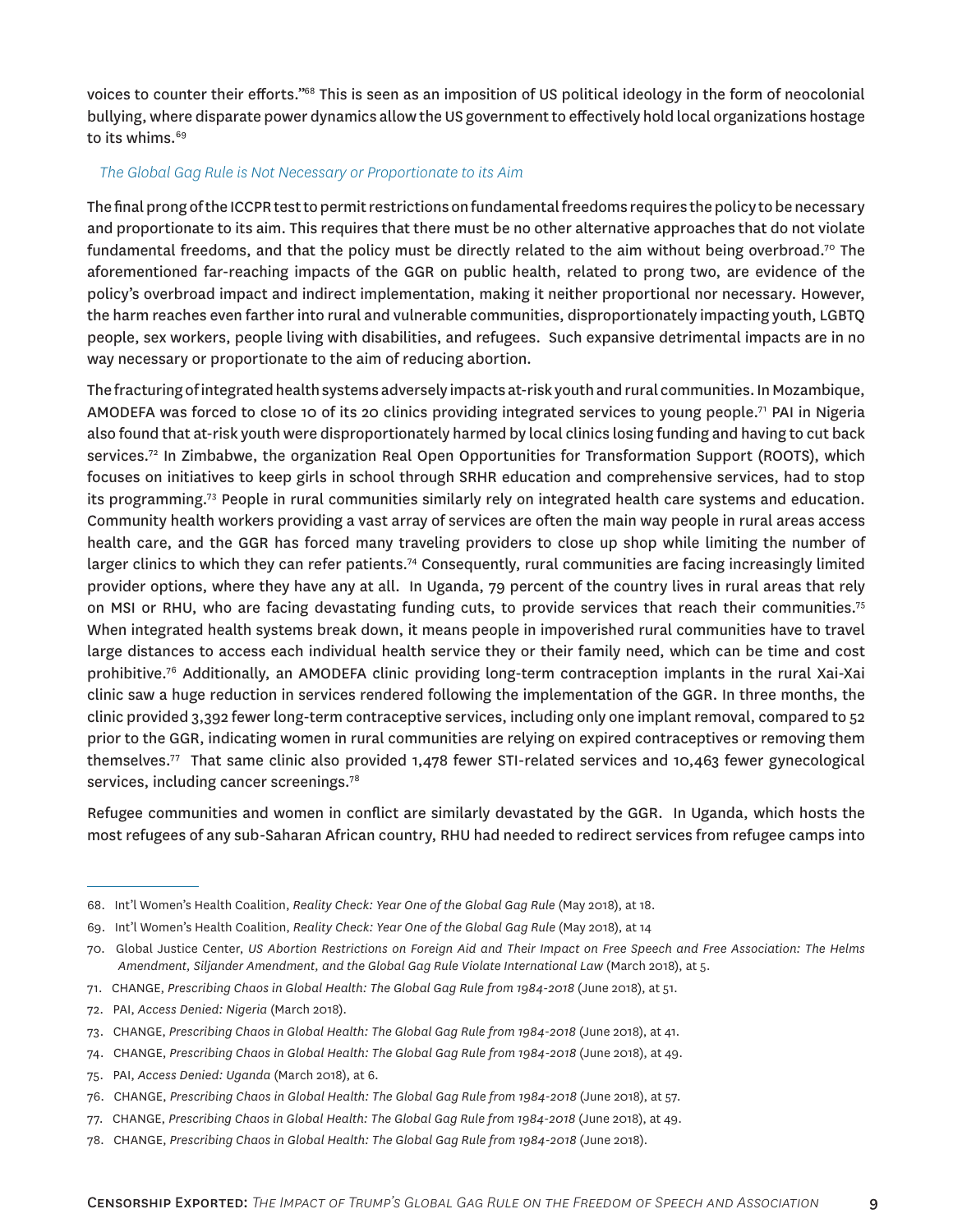their urban and rural clinics.<sup>79</sup> Similar reductions were reported by PAI in Nigeria.<sup>80</sup> As the United States, Nigeria, and Uganda are all parties to the 1967 Protocol Relating to the Status of Refugees, the GGR may also impede states' abilities to fulfill obligations under the Refugee Convention to "accord refugees lawfully staying in their territory the same treatment with respect to public relief and assistance as is accorded their nationals."<sup>81</sup>

The GGR also poses unique threats to LGBTQ individuals, disabled persons, and sex workers. These groups face marginalization in their countries and require unique health care. In Mozambique, AMODEFA faces losing 60 percent of its budget, and may need to cut back on research programs focusing on LGBTQ health care and close clinics that often serve as one of the few safe places for LGBTQ people.<sup>82</sup> Additionally, lesbian and bisexual women are often excluded from sexual and reproductive health education and services in broader contexts, so they rely on LGBTQ focused clinics. Similarly, transgender patients require specifically trained providers, many of whom have been forced to stop care as a result of the GGR. $83$  People with disabilities similarly require specialized service, including SRHR services. In Mozambique, people with disabilities are subject to higher rates of sexual abuse and exploitation and are more likely to have HIV, and subsequently need specialized services from clinics that are closing as a consequence of the GGR.<sup>84</sup>

The GGR exacerbates barriers to health care already in place for sex workers, who regularly face ostracization and stigma. One organization stated that the GGR is forcing providers to cease offering services to sex workers because it is simply impossible for physicians to work with that community without discussing abortion.<sup>85</sup> ICRH-M in Mozambique works specifically with over 2,000 sex workers, but lost 40 percent of its funding in one month for failing to comply with the GGR. In a devastating outcome to sex workers, ICRH-M was forced to close its night clinic, which was one of the only safe places sex workers could access health care without stigma.<sup>86</sup> With the loss of the clinic also came a loss of trust with sex worker communities, which ICRH-M had developed slowly over 15 years.<sup>87</sup> A representative for ICRH-M lamented that there is no other organization in the area that can fill the niche void they have been forced to leave.<sup>88</sup>

# **The International Community Condemns Regressive US Policies**

The impact of these restrictions has not gone without notice. In fact, the international community—human rights bodies and experts, other donor states, and recipient countries—have resoundingly condemned the GGR and urged the US government to take steps to repeal the policy and those that underlie it, such as the Helms and Siljander Amendments.

During the 2015 Universal Periodic Review (UPR) of the United States, six states challenged the imposition of the Helms Amendment without an exception for rape, with particular concern aimed at the impact of rape survivors in conflict zones.<sup>89</sup> Similarly, the United Nations (UN) Working Group on the issue of discrimination against women

<sup>79.</sup> PAI, *Access Denied: Uganda* (March 2018), at 7.

<sup>80.</sup> PAI, *Access Denied: Nigeria* (March 2018), at 7.

<sup>81.</sup> Convention Relating to the Status of Refugees art. 23, Jul. 28, 1951, 189 U.N.T.S. 137.

<sup>82.</sup> CHANGE, *Prescribing Chaos in Global Health: The Global Gag Rule from 1984-2018* (June 2018), at 45.

<sup>83.</sup> CHANGE, *Prescribing Chaos in Global Health: The Global Gag Rule from 1984-2018* (June 2018), at 45.

<sup>84.</sup> CHANGE, *Prescribing Chaos in Global Health: The Global Gag Rule from 1984-2018* (June 2018), at 48.

<sup>85.</sup> CHANGE, *Prescribing Chaos in Global Health: The Global Gag Rule from 1984-2018* (June 2018), at 47.

<sup>86.</sup> CHANGE, *Prescribing Chaos in Global Health: The Global Gag Rule from 1984-2018* (June 2018), at 47.

<sup>87.</sup> CHANGE, *Prescribing Chaos in Global Health: The Global Gag Rule from 1984-2018* (June 2018), at 47.

<sup>88.</sup> CHANGE, *Prescribing Chaos in Global Health: The Global Gag Rule from 1984-2018* (June 2018), at 47.

<sup>89.</sup> Report of the Working Group on the Universal Periodic Review of the United States of America, Human Rights Council, 30th Sess., U.N. Doc. A/HRC/30/12 (July 20, 2015), *available at* [https://documents-dds-ny.un.org/doc/UNDOC/GEN/G15/159/71/PDF/G1515971.pdf](https://documents-dds-ny.un.org/doc/UNDOC/GEN/G15/159/71/PDF/G1515971.pdf?OpenElement)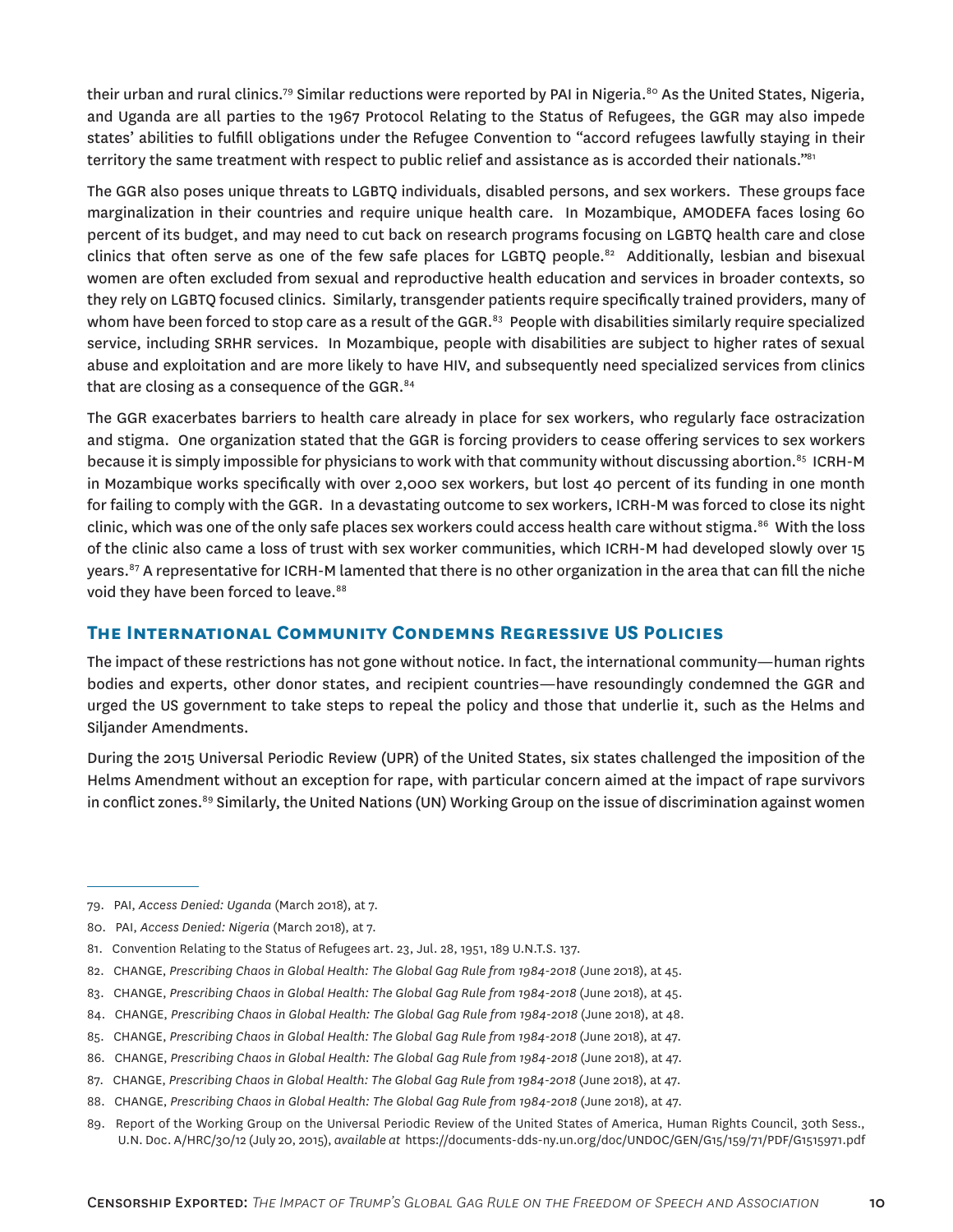in law and in practice expressed concern over the Helms Amendment following its mission to the United States and recommended its repeal.<sup>90</sup>

The UN Special Rapporteur on extrajudicial, summary or arbitrary executions recently examined the GGR as an example of a policy that impedes the work of those providing essential sexual and reproductive health services. She found that, "the global gag rule, flawed on evidentiary and public health grounds, imperils the work of healthcare providers, interferes with their freedom to practise to the level of recognized professional standards and erodes the integrity of health systems and services."<sup>31</sup> She went on to state that "[t]he gag rule imposes an unconscionable choice on providers who depend on global health aid to deliver essential services: to abandon the provision of legal, technically sound and life-saving services and no longer provide adequate, accurate and unbiased information, or to face potentially drastic reductions in funding that would mean shutting down lifesaving services, firing staff and closing clinics."<sup>92</sup>

As a result of the US government's failure to act on congressional abortion restrictions and the reinstatement of the GGR, other states, including many that have previously expressed concern to the US government about these policies during the UPR, have translated their concerns to action. Examples include the Dutch and Belgian-led "She Decides" campaign, which seeks to fill funding gaps in the field of global SRHR caused by US abortion restrictions, as well as individual efforts by countries like the United Kingdom and Canada to increase their support for family planning and SRHR. These efforts are essential to the ability of women and girls around the world to access the rights guaranteed to them under international human rights and humanitarian law. Meanwhile, the United States continues to impose its policies in blatant violation of its obligations under international law.

# **Conclusion**

The Helms Amendment has been continually in place for 44 years, the Siljander Amendment for 37 years, and the GGR intermittently since 1984. These restrictions place US aid grantees in the often untenable position of choosing between continuing to receive US funds, while ending or limiting essential sexual and reproductive health services for women and girls around the world, or to lose US funding with a similar impact. It is long past time for the US to repeal these regressive and harmful policies that violate its human rights obligations, including under the ICCPR.

## **Suggested Questions for and Recommendations to the US Government**

#### *Questions*

- $\rightarrow$  What communications are the US government providing to local partners and their subgrantees to ensure that they fully understand what is and is not permissible under US abortion restrictions?
- $\rightarrow$  What steps have the US Department of State and USAID taken to make clear that government-operated entities, like universities, are not subject to the policy?
- $\rightarrow$  How is the US government documenting the health impact of the policy on all funding streams including but not limited to HIV and AIDS; family planning and reproductive health; maternal and child health; key populations; adolescent girls and young women; people living with disabilities; people living in rural areas; integrated services; WASH; nutrition; Zika; infectious diseases; noncommunicable

<sup>90.</sup> Report of the Working Group on the issue of discrimination against women in law and in practice on its mission to the United States of America, Human Rights Council, 32nd Sess., U.N. Doc A/HRC/32/44/Add.2 (August 4, 2016), *available at* [https://documents-dds-ny.](https://documents-dds-ny.un.org/doc/UNDOC/GEN/G16/172/75/PDF/G1617275.pdf?OpenElement) [un.org/doc/UNDOC/GEN/G16/172/75/PDF/G1617275.pdf](https://documents-dds-ny.un.org/doc/UNDOC/GEN/G16/172/75/PDF/G1617275.pdf?OpenElement).

<sup>91.</sup> Report of the Special Rapporteur on extrajudicial, summary or arbitrary executions, General Assembly, U.N. Doc. A/73/314 (August 7, 2018), *available at* [https://documents-dds-ny.un.org/doc/UNDOC/GEN/N18/252/85/PDF/N1825285.pdf](https://documents-dds-ny.un.org/doc/UNDOC/GEN/N18/252/85/PDF/N1825285.pdf?OpenElement)

<sup>92.</sup> Report of the Special Rapporteur on extrajudicial, summary or arbitrary executions, General Assembly, U.N. Doc. A/73/314 (August 7, 2018).